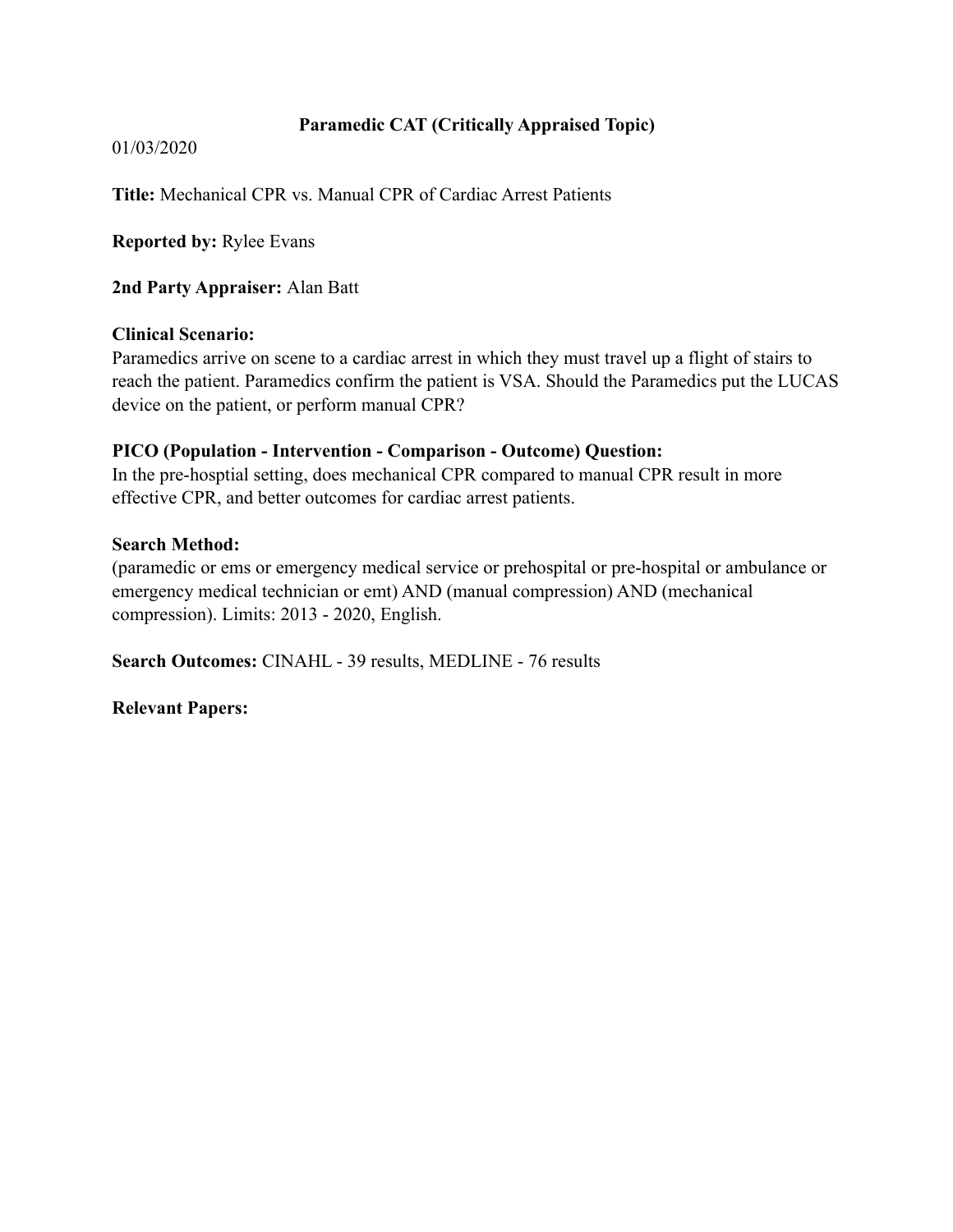| Author,<br><b>Date</b>                         | <b>Population:</b><br><b>Sample</b><br><b>Characteristics</b>                                                                                               | Design (LOE)                                                                                                                                                                     | <b>Outcomes</b>                                        | <b>Results</b>                                                                                                                                                                                                                                                                                                                                                                                                                 | Strengths/<br>Weaknesses                                                                                                                                                                                                                                                                                                     |
|------------------------------------------------|-------------------------------------------------------------------------------------------------------------------------------------------------------------|----------------------------------------------------------------------------------------------------------------------------------------------------------------------------------|--------------------------------------------------------|--------------------------------------------------------------------------------------------------------------------------------------------------------------------------------------------------------------------------------------------------------------------------------------------------------------------------------------------------------------------------------------------------------------------------------|------------------------------------------------------------------------------------------------------------------------------------------------------------------------------------------------------------------------------------------------------------------------------------------------------------------------------|
| Perkins,<br>G., et al.<br>(March 14,<br>2015). | Included<br>non-<br>traumatic,<br>adult, pre<br>hospital<br>cardiac<br>arrests<br>4 UK<br>services, 91<br>urban/semi-<br>urban<br>stations<br>4471 patients | 143 LUCAS<br>devices<br>Randomized<br>treatment,<br>about 1:2<br>ratio of<br><b>LUCAS</b><br>device to<br>manual CPR<br>Analyzed<br>survival<br>rates at 30<br>days, 3<br>months | Ξ<br>Survival<br>Rates<br>Detrimental<br>Ξ.<br>results | LUCAS-2<br>Ξ<br>group: 104 out<br>of 1652<br>patients (6%)<br>survived for at<br>least 30 days<br>after, 3<br>patients<br>obtained chest<br>bruising, 2 had<br>chest<br>lacerations and<br>another 2 with<br>blood in their<br>mouth. Also<br>had 15<br>incidents with<br>device<br><b>Manual CPR</b><br>group: 193 out<br>of 2819<br>patients (7%)<br>survived for at<br>least 30 days<br>after, no<br>detrimental<br>results | Weaknesses:<br>Couldn't<br>measure<br>effectiveness<br>of the actual<br>compressions<br>Only tested<br>urban/semi-<br>urban, not<br>rural<br>Strengths:<br>used all<br>patients that<br>fit<br>requirements<br>to prevent<br>bias<br>$\overline{\phantom{0}}$<br>large<br>population<br>size using<br>various<br>departments |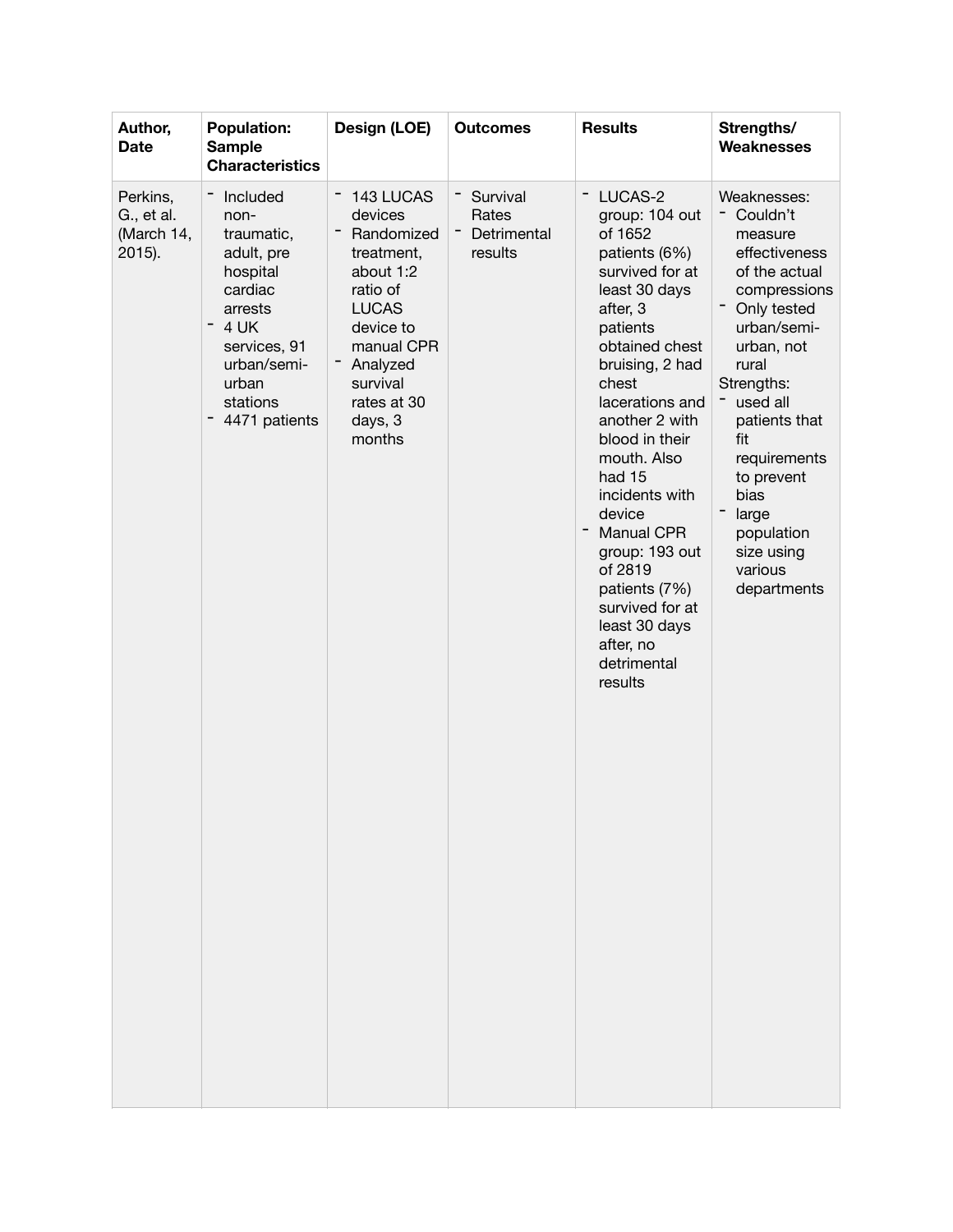| Author,<br><b>Date</b>         | <b>Population:</b><br><b>Sample</b><br><b>Characteristics</b>                                                                                                        | Design (LOE)                                                                                                                                                                                                                                                                                                                                                                                                               | <b>Outcomes</b>                                                                                                                        | <b>Results</b>                                                                                                                                                                                                                                                                                                                                                                                                                                                                                                                                  | Strengths/<br><b>Weaknesses</b>                                                                                                                                                                                                                                                                                                                                   |
|--------------------------------|----------------------------------------------------------------------------------------------------------------------------------------------------------------------|----------------------------------------------------------------------------------------------------------------------------------------------------------------------------------------------------------------------------------------------------------------------------------------------------------------------------------------------------------------------------------------------------------------------------|----------------------------------------------------------------------------------------------------------------------------------------|-------------------------------------------------------------------------------------------------------------------------------------------------------------------------------------------------------------------------------------------------------------------------------------------------------------------------------------------------------------------------------------------------------------------------------------------------------------------------------------------------------------------------------------------------|-------------------------------------------------------------------------------------------------------------------------------------------------------------------------------------------------------------------------------------------------------------------------------------------------------------------------------------------------------------------|
| Gyory, R.,<br>et al<br>(2017). | 13<br>Paramedics<br>and 13 EMTs<br>were paired<br>together in<br>teams of two<br>to complete<br>the scenario<br>Mock patient<br>was a<br>mannequin<br>total of 50kg. | Each team<br>was put<br>through the<br>simulation<br>twice (once<br>manually<br>and once<br>using the<br>LUCAS),<br>which<br>involved<br>transporting<br>down stairs<br>and through<br>hallways to<br>get the<br>patient<br>loaded into<br>the<br>ambulance<br>Depth, rate<br>and correct<br>placement<br>was<br>measured by<br>the<br>mannequin<br>software<br>Important<br>transport<br>events were<br>timed<br>manually | Compression<br>depth<br>Compression<br>rate<br>Full release of<br>compressions<br>Correct hand<br>positions<br>Total time<br>hands off | LUCAS:<br>Ξ<br>compression<br>rate was 112/<br>min, percent<br>that received,<br>adequate<br>depth was<br>52%, percent<br>of<br>compressions<br>fully released<br>was 93%,<br>amount with<br>correct<br>position was<br>91% and<br>average time<br>hands off was<br>15%<br>Manual:<br>compression<br>rate was 125/<br>min, percent<br>that received<br>adequate<br>depth was<br>36%, percent<br>of<br>compressions<br>fully released<br>was 78%,<br>amount with<br>correct<br>position was<br>96%, and<br>averaged time<br>hands off was<br>20% | Weaknesses:<br>unable to<br>account for<br>movement<br>during<br>ambulance<br>ride<br>Ξ<br>Couldn't use<br>on a real<br>person, so<br>can't account<br>for injuries the<br>device may<br>cause<br>Strengths:<br>Simulated an<br>accurate<br>scenario of a<br>pre-hospital<br>arrest<br>Ξ<br>High quality<br>devices used<br>to test quality<br>of<br>compressions |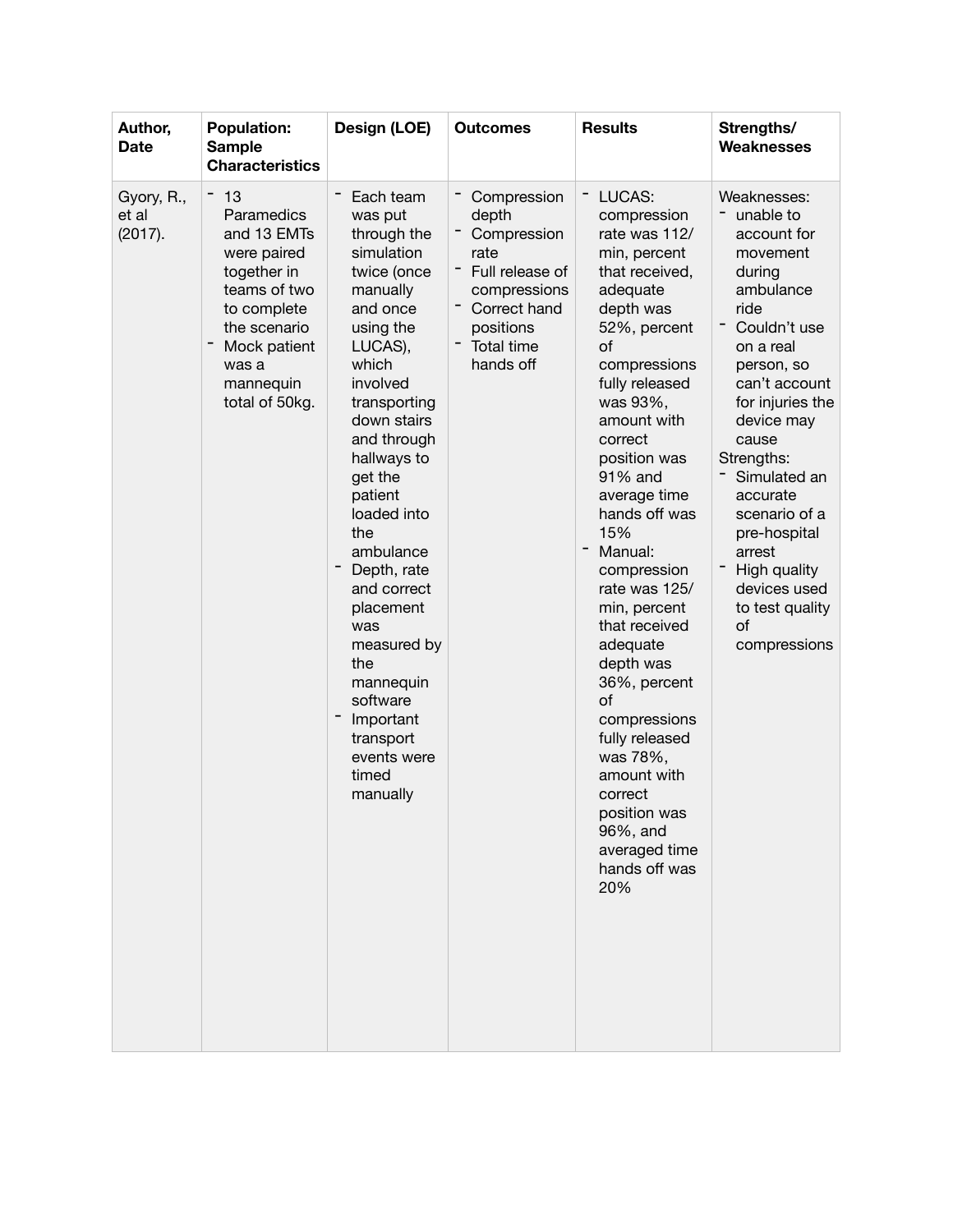| Author,<br><b>Date</b>              | Population,<br><b>Sample</b><br><b>Characteristics</b>                                                                                    | Design (LOE)                                                                                                                                                                                                                                                                     | <b>Outcomes</b>                                                                               | <b>Results</b>                                                                                                                                                                                                                                        | Strengths/<br><b>Weaknesses</b>                                                                                                                                                                                                                                                  |
|-------------------------------------|-------------------------------------------------------------------------------------------------------------------------------------------|----------------------------------------------------------------------------------------------------------------------------------------------------------------------------------------------------------------------------------------------------------------------------------|-----------------------------------------------------------------------------------------------|-------------------------------------------------------------------------------------------------------------------------------------------------------------------------------------------------------------------------------------------------------|----------------------------------------------------------------------------------------------------------------------------------------------------------------------------------------------------------------------------------------------------------------------------------|
| Magliocca,<br>A., et al.<br>(2018). | 16 pigs in<br>cardiac arrest<br>Two CPR<br>certified,<br>professional<br>rescuers,<br>switched<br>performing<br>CPR every<br>two minutes. | Performed<br>CPR for 3<br>minutes<br>while<br>ambulance<br>was<br>stationary,<br>then drove<br>along a<br>planned<br>route.<br>After two<br>minutes of<br><b>VF</b> without<br>treatment,<br>rescuers<br>either<br>performed<br>manual or<br>mechanical<br>CPR for 18<br>minutes | Survival<br>Coronary and<br>arterial<br>perfusion<br>ETCO <sub>2</sub><br>Arterial<br>lactate | Mechanical:<br>8/8 pigs<br>obtained a<br><b>ROSC</b><br>Manual: 6/8<br>pigs obtained<br>a ROSC<br>Coronary and<br>arterial<br>perfusion, as<br>well as ETCO <sub>2</sub><br>was<br>significantly<br>higher in<br>mechanical<br>CPR than<br>manual CPR | Weaknesses:<br>study was<br>performed on<br>pigs, not<br>humans<br>Small sample<br>number<br>Strengths:<br>performed<br>experiment<br>while<br>stationary, as<br>well as while<br>driving<br>Attempted to<br>mimic a real<br>life scenario<br>as best as<br>they were<br>able to |

### **Comments:**

There are various different articles and studies that test the effectiveness of mechanical compressions versus manual compressions. Although there are many studies/articles, there are not many tests specifically done on humans. The one study performed on humans, the survival rates were slightly less when performing mechanical compressions over manual compressions, however the other studies show that mechanical compressions are more effective in other areas. The study performed on mannequins showed compression depth and rate that are closer to the CPR guidelines during mechanical compressions over manual compressions. Also, the study performed on pigs discovered the coronary and arterial perfusion, as well as ETCO2 levels, are much higher with mechanical defibrillation over manual defibrillation.

# **Considerations:**

The studies performed that proved the mechanical compressions were more effective and efficient over manual compressions were not performed on actual humans. However, the results for the randomized testing experiment were not much different. As noted, there were some mechanical incidences, and a few more injuries to patients, but overall did not result in a large difference in survival rates. The other studies did prove mechanical compressions are more effective, although, it's unsure if emergency responders would want to take the risk of mechanical incidences or further injuries in order to obtain the more effective compressions. It also needs to be taken into account that it takes time to get the mechanical compression device on, but it will also allow more hand availability once it is on and performing compressions.